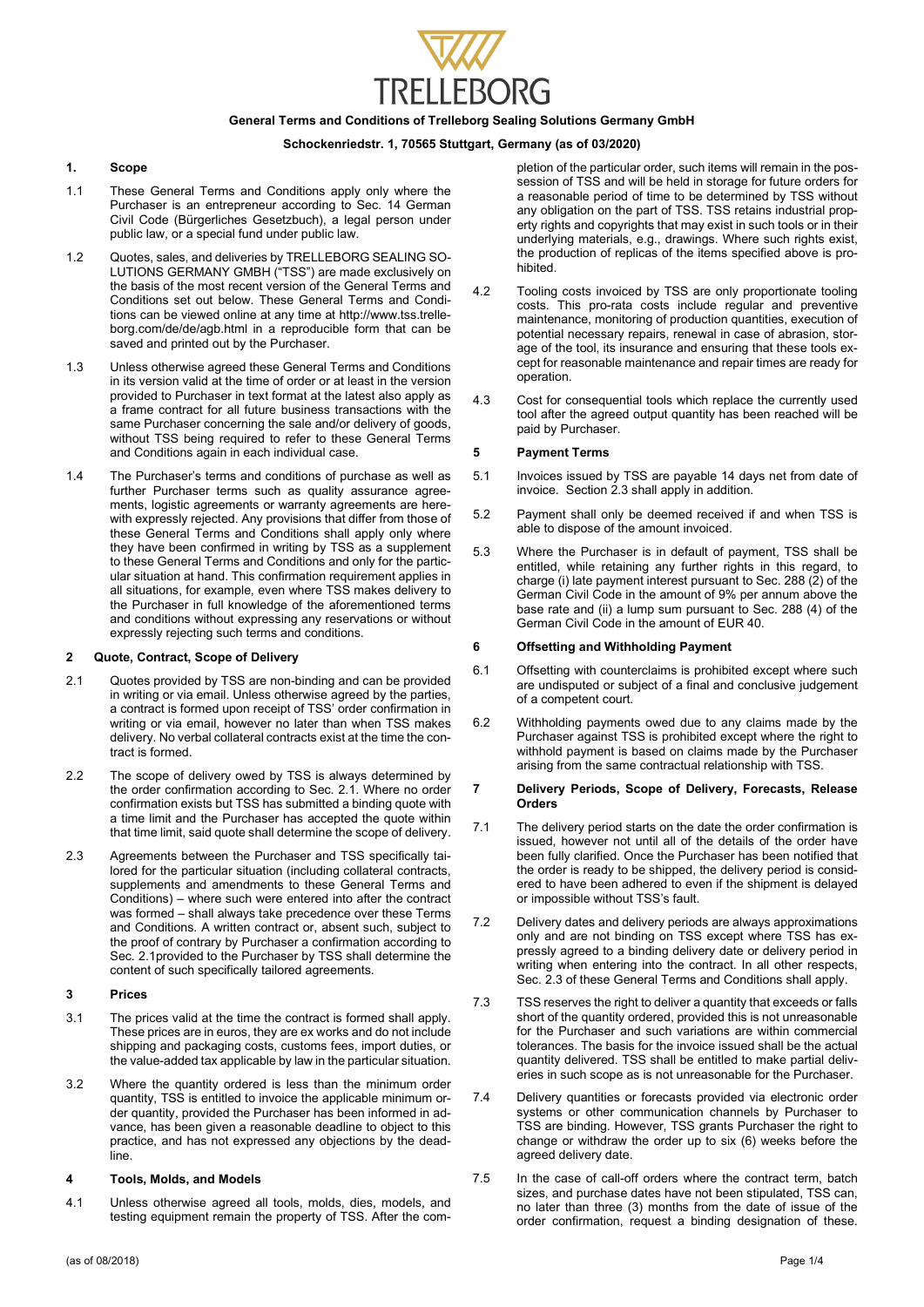Where the Purchaser fails to satisfy this request within three (3) weeks, TSS shall be entitled to set a two (2) week grace period and, once this has passed, to rescind the contract and/or claim damages.

# **8 Shipment and Transfer of Risk**

- 8.1 The Purchaser bears all packing cost. Orders are shipped DAP ("delivered at place", Incoterms 2010) however, the Purchaser bears all cost TSS incurred thereby.
- 8.2 In the event shipment is delayed due to circumstances over which the Purchaser has control, risk transfers to the Purchaser at the time the Purchaser is notified that the order is ready to be shipped.
- 8.3 If the shipment is delayed at the request of the Purchaser, TSS is entitled, after setting a reasonable deadline for acceptance of delivery and after such deadline has passed without result, to dispose of the items to be delivered in another manner and to deliver the order to the Purchaser by a reasonably extended deadline.

## **9 Default and Impossibility of Performance**

- 9.1 The Purchaser's right of rescission in the event of defects notwithstanding (see Sec. 13 of these General Terms and Conditions), in the event of impossibility of performance or default by TSS, the Purchaser may rescind the contract only where there is a breach of a duty under the contract for which TSS is resnonsible
- 9.2 In the event of an immaterial breach of duty Purchaser is not entitled to withdraw from the contract. Withdraw is also excluded if Purchaser is solely or largely responsible for the circumstances giving rise to the withdraw or if circumstances arise during the delay in accepting delivery by the Purchaser for which TSS is not responsible.
- 9.3 Additionally, in order to rescind or receive damages in lieu of performance in the event of default, the Purchaser must have first set a reasonable deadline for TSS in writing of at least four (4) weeks to perform as required per the terms of the contract, and must have specified clearly that in the event of failure to meet this deadline, the Purchaser would rescind the contract and/or assert a claim for damages. Once this deadline has passed, upon request by TSS, the Purchaser must state whether it will continue to insist on delivery, assert a claim for damages, or rescind the contract.
- 9.4 The only situation in which the Purchaser is not required to set a time limit as described in Sec. 9.3 of these General Terms and Conditions is where TSS sincerely and decisively refuses to perform as required per the terms of the contract or there are special circumstances that, given the interests of both parties, justify immediate rescission.
- 9.5 Sec. 14 of these General Terms and Conditions applies with respect to damage claims.

## **10 Force Majeure**

Severe events in particular such as force majeure, labour disputes, disturbances, war or terrorist conflicts, epidemics, pandemics, plague which lead to unforeseeable consequences for the performance of the contract, relieve the parties from their performance obligations for the duration of the disturbance except the respective party is responsible for such severe event - even if the party concerned is already in default. This does not entail a dissolution of the contract. The parties are committed to give each other the necessary information and to adjust their obligations in good faith to the changed circumstances.

### **11 Retention of Title**

11.1 All delivered items remain the property of TSS until such time as payment has been made in full for all TSS accounts receivable existing at the time the contract was formed. Where TSS has accepted checks or bills of exchange in the interest of settling the Purchaser's account, all delivered items shall remain the property of TSS until the full amount of such checks or bills of exchange has been cleared. In case of a current account the reservation of title shall be deemed a collateral for the balance of account in TSS's favour and if a balance is struck and confirmed by the Purchaser, this shall not affect the retention of title.

- 11.2 The Purchaser is entitled to adapt and process delivered items in connection with its usual business operations. The Purchaser undertakes any such adaptation and processing of delivered items on behalf of TSS without this creating obligations on the part of TSS. In the event that delivered items are processed, combined with, incorporated into, or commingled with other goods not supplied by TSS, TSS shall have partial ownership of the newly item in the same proportion the invoice value of the delivered items bears to the rest of the processed goods at the time the items are processed, combined, incorporated, or commingled. Where the Purchaser acquires sole ownership of the newly created item by law, at this time the Purchaser hereby grants TSS partial ownership of the newly created item in the proportion described above and shall hold such item in safekeeping for TSS free of charge.
- 11.3 In the event the Purchaser sells the delivered item or the item subject to shared ownership as described in Sec. 11.2 of these General Terms and Conditions either by itself or together with goods that do not belong to TSS, at this time the Purchaser hereby assigns to TSS the receivables resulting from the resale in the amount of the delivered items together with all related rights. TSS hereby accepts this assignment. Where the item sold is partially owned by TSS, the assignment of the receivable shall extend to a sum equivalent to the value of the percentage of ownership held by TSS. TSS hereby grants the Purchaser the authority – which can be revoked – to collect receivables assigned to TSS. Should the Purchaser default on its obligations to TSS, the Purchaser must name to TSS all of the parties that owe the receivables assigned. Furthermore, the Purchaser must report the assignment to such debtors. In such case, TSS is also entitled to disclose the assignment to the respective debtors itself and to exercise its right to collect on the receivables.
- 11.4 Where the Purchaser's actions are not in compliance with the terms of the contract, in particular where the Purchaser is in default with regard to its payment obligations or breaches a duty of care with regard to the handling of the delivered item, TSS shall be entitled, after sending a warning and setting a deadline, to rescind the contract and to repossess the delivered item. In such case, the Purchaser is required to return the delivered item after TSS declared the withdrawal.
- 11.5 The Purchaser is entitled and authorized to resell the delivered item only in the usual and ordinary course of business and only on condition that receivables assigned to TSS pursuant to Sec. 11.3 above of these General Terms and Conditions are also actually transferred to TSS. The Purchaser is not entitled to dispose of the items delivered in any other manner. In particular, it may not pledge the item delivered or transfer title for purposes of collateral.
- 11.6 The Purchaser must immediately notify TSS of any measures undertaken by third parties to enforce judgments (seizure) with respect to the delivered item subject to retention of title or the receivables assigned to TSS and provide any documentation necessary to object to such measures.
- 11.7 Where the Purchaser's principle place of business is not in Germany, it shall take every action set out by law or elsewhere as is necessary to perfect TSS's retention of title as provided in these General Terms and Conditions in the country in which delivery is made.
- 11.8 Upon request of Purchaser TSS shall release securities at its own option when the realizable value of the securities granted to TSS exceed the claims of TSS by more than 10%.

### **12 Notice of Defects**

- 12.1 Purchaser is obliged to adhere to its duties according to Secs. 377, 438 German Commercial Code (Handelsgesetzbuch). TSS will not waive the objection of delayed notification of defects. Warranty claims for defects which have not been or not duly been notified are barred.
- 12.2 Once the goods have been processed or installed into another object, complaints regarding obvious defects are barred. Defects in part of a delivery cannot result in a complaint concerning the entire delivery except where it is unreasonable for the Purchaser to accept the part of the delivery that has no defects.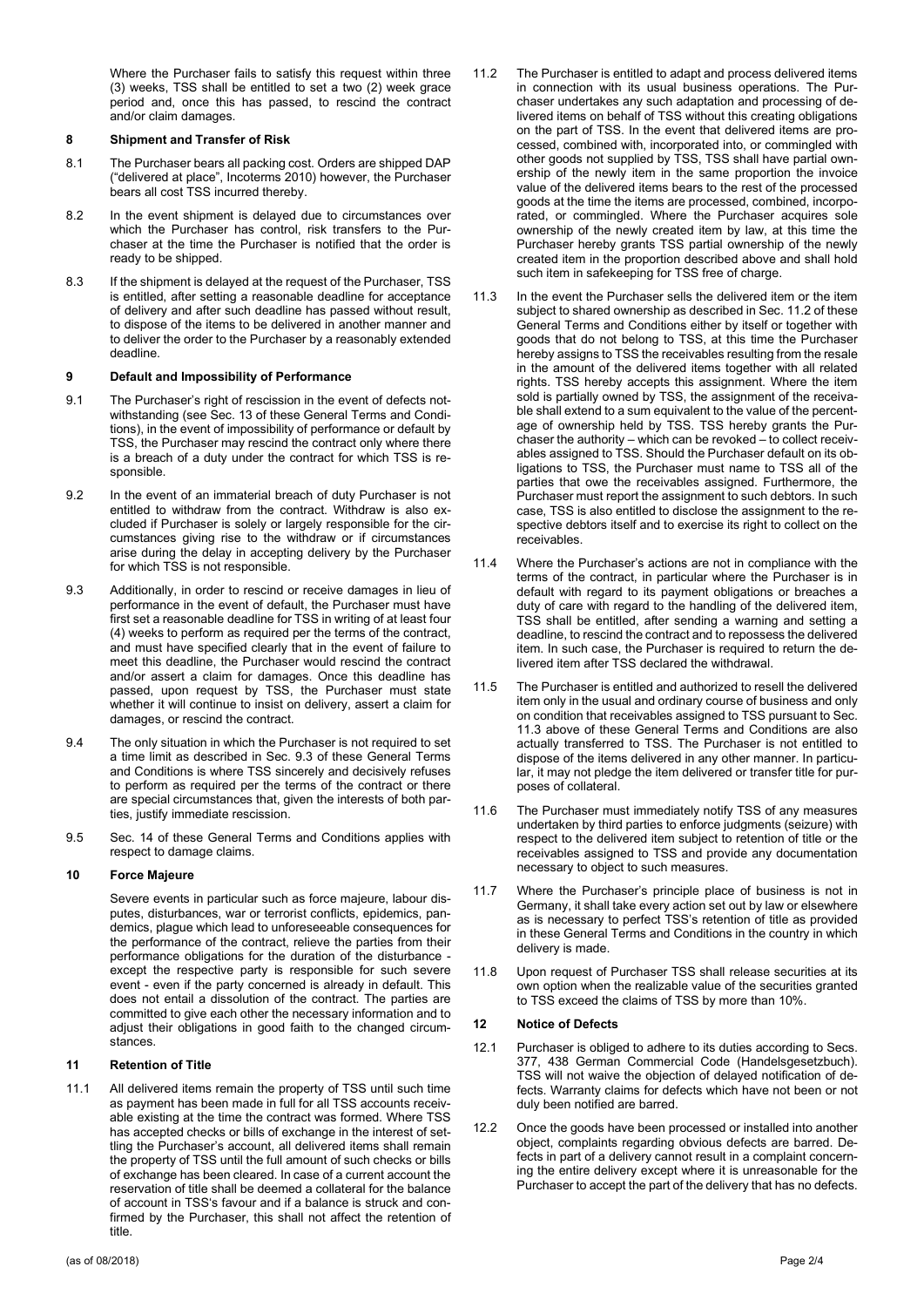12.3 The notice must indicate the details of the defect that is being reported. The defect should be described as precisely as possible, e.g., the type of defect or malfunction. Purchaser shall grant TSS the opportunity to inspect the alleged defect at TSS's place of business.

# **13 Defect Claims**

- 13.1 The terms of the contract define what constitutes the absence of defects in the delivery as well as the quality and workmanship of the delivered items. Any indication of technical standards in the contract serves as a specification of services and shall not constitute a guarantee of properties.
- 13.2 Installation suggestions, material recommendations, parameters and further data including public comments or advertising are always subject to the particular field of use and the application in which the good is intended to be used and therefore neither constitute an agreement on the legal and factual nature nor a guarantee of quality except as otherwise agreed upon in writing.
- 13.3 Where TSS issues installation recommendations, the Purchaser must take into consideration that the function of the goods supplied by TSS depends not only on their particular features but first and foremost on how the goods supplied interact with the other components of the respective Purchaser application system. Where TSS has not expressly entered into a contractual agreement to do so, the selection and testing of the suitability of the goods supplied by TSS for Purchasers application are the Purchaser's responsibility, as is the testing of the interaction of the TSS goods with the other components of the application. Technical modifications and errors excepted which do not adversely affect the Purchaser and which are carried by a legitimate interest of TSS.
- 13.4 Improperly performed attempts by the Purchaser or a third party to remedy defects and improper storage – especially storage that contradicts the instructions given by TSS – shall result in the Purchaser losing all rights to assert claims for defects insofar as such actions have increased the expense for TSS of remedying the particular improperly handled defect or caused further defects or damage.
- 13.5 Upon receiving written consent from TSS in advance, the Purchaser shall be entitled to make repairs or to request reimbursement of the reasonable costs of doing so, but only for purposes of avoiding disproportionately large losses or in the event TSS has delayed remedying the defect(s).
- 13.6 Where a notice of defects is legitimate, TSS shall either remedy the defect (repair) or provide a replacement, at its discretion, provided the Purchaser proves that the defect had already existed at the time of transfer of risk. After consultation Purchaser shall give TSS the required time and opportunity to carry out the repair or replacement of the goods. The place of performance of supplementary performance shall be the place of delivery. This does not apply if TSS selects the repair as supplementary performance and the goods cannot be shipped to TSS. Otherwise, TSS shall be entitled to claim compensation for damages (in particular test and transportation costs) incurred from Purchasers unjustified request to remedy deficiencies, unless the lack of defectiveness was not apparent to the **Purchaser.**
- 13.7 Where the cure is unsuccessful, i.e., TSS allows a reasonable deadline set for TSS to provide a cure to pass, TSS has made two attempts at repair or has provided one replacement and this has not remedied the defect reported, or in the event that TSS unjustifiably refuses or unreasonably delays making repairs or providing a replacement, or when repair is not acceptable for the Purchaser for other reasons, and where the conditions set out in Sec. 281 (2) or Sec. 323 (2) of the German Civil Code have been met or in case TSS has legitimately rejected the cure as being disproportionate, the Purchaser can, in lieu of repair or re-delivery, demand the remedy provided for by law of rescission and of reducing payment, and may assert claims for damages or reimbursement of expenses, the latter pursuant to Sec. 14 of these General Terms and Conditions.
- 13.8 In addition TSS is not obliged to repair or replace the goods if this is only possible subject to disproportionate cost. Any form of subsequent performance may be denied by TSS if the estimated cost as well as those of the subsequent delivery exceed 100% of the purchase price of the delivered goods.

# **14 Damages**

- 14.1 The Purchaser can assert claims for damages irrespective of the legal grounds insofar as such are based on deliberate breach of contract or breach amounting to gross negligence or such breach of duty during contract negotiations by TSS, its legal representatives, or parties assisting it in performance.
- 14.2 In the event of breach of so-called material duties, i.e.,

(a) substantial breaches of duties under the contract that jeopardize the achievement of the purpose of the contract, or

(b) breach of duties where the satisfaction of such is essential for the proper performance of the contract to occur at all and compliance with which the Purchaser should be able to trust in as a matter of course ("material duties"),

TSS shall also be liable for slight negligence, however this shall be limited to damages for typical and foreseeable loss arising from the Purchaser's interest in performance identifiable by TSS upon execution of the contract.

- 14.3 Unless otherwise provided in these terms, all claims by the Purchaser for damages for losses of any type, even claims for reimbursement of expenses and consequential losses such as production stoppage, are barred. This applies in particular with respect to claims due to any breaches of duties arising from the contractual relationship and from tortious acts. The exclusion of liability also applies where TSS has assigned employees or other parties to assist in performance.
- 14.4 This exclusion of liability does not apply with respect to claims based on the German Product Liability Act or where TSS provided a warranty for properties of the delivered item or assumed the procurement risk, or in the event that TSS fraudulently concealed a defect in the delivered item. Moreover, the exclusion of liability does not apply with respect to claims for damages based on injury of life, body or health.
- 14.5 Where claims are made against TSS by third parties based on product liability or the violation of official safety regulations or other legal grounds pursuant to domestic or foreign law, TSS can demand that the Purchaser reimburses TSS for the expense incurred under the provisions of liability law applied to TSS insofar as the Purchaser failed when entering into the contract to provide information or complete information to TSS concerning the subsequent use of the items delivered by TSS and insofar as the failure to provide such information gave rise to the loss, except where the Purchaser proves it was not responsible for the loss and the omission of notification.

## **15 Period of Limitation due to defects**

- 15.1 Except as stipulated otherwise on a case by case basis the period of limitation in accordance with Secs. 438 (1) no. 3, 445b (1) or 634 a (1) no. 1 of the German Civil Code for all defect claims is twelve (12) months, starting from the date the delivered items change hands or in case an acceptance has been stipulated with acceptance of the delivered item. The expiry suspension according to Sec. 445b (2) Germany Civil Code shall end after three years.
- 15.2 Notwithstanding the foregoing the statute of limitations as provided by law shall apply also in the scope of Secs. 438 (1) no. 3, 445b (1) or 634 a (1) no. 1 of the German Civil Code:
	- 15.2.1 to claims for damages based on injury of life, body or health caused by a defect for which TSS is responsible,
	- 15.2.2 to defects stemming from a deliberate breach of a duty under the contract by TSS or one amounting to gross negligence,
	- 15.2.3 in the event of fraudulent concealment of a defect,
	- 15.2.4 for warranties (Secs. 444, 639 German Civil Code) and
	- 15.2.5 if the last contract along the supply chain (Sec. 445a German Civil Code) is deemed to be a consumer contract according to Sec. 474 German Civil Code.
	- 15.2.6 Claims in accordance with the German Product Liability Act (Produkthaftungsgesetz) as well as rules upon expiry suspension, suspension and recommencement of limitation periods shall remain unaffected.